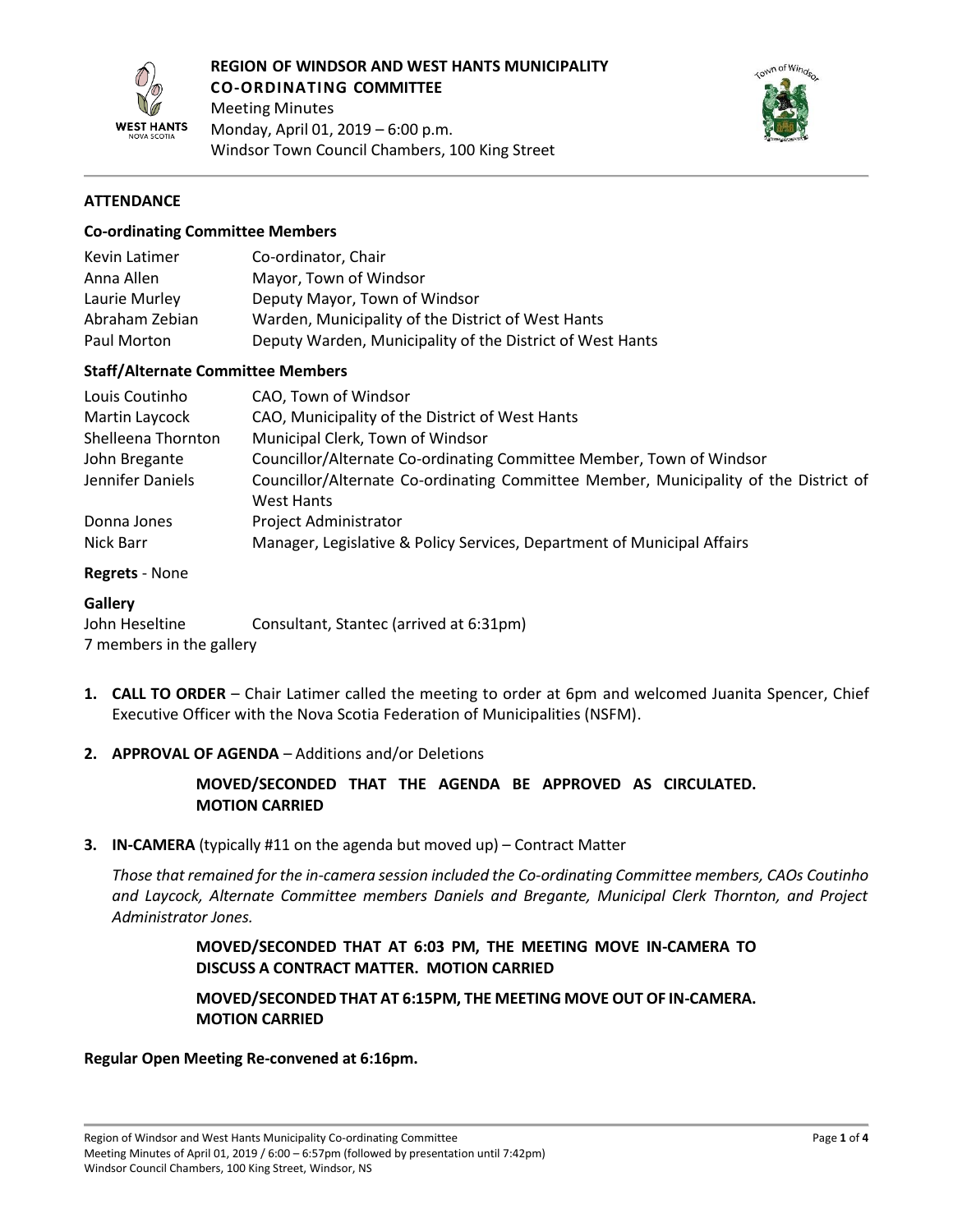**4. APPROVAL OF MINUTES** – Meeting of March 18, 2019

**MOVED/SECONDED THAT THE MARCH 18, 2019 CO-ORDINATING COMMITTEE MEETING MINUTES BE APPROVED WITH THE FOLLOWING AMENDMENTS:**

- **Item 4(a) Second Paragraph**
	- **- Currently reads, "…first step is to decide the two council sizes…"**
	- **- Amend to read, "…first step is to decide the council size…"**
- **Item 7(c) First Paragraph**
	- **Currently reads, "He noted that most of the proponents provided…"**
	- **Amend to read, "He noted the recommended proponent provided…"**
- **Item 7(g) Last Paragraph – Add the following sentence at the end:**
	- **"Ms. Rochon confirmed an implementation plan would come back to the committee."**

**MOTION CARRIED**

**5. DELEGATIONS / PRESENTATIONS (if any)** - None

### **6. BUSINESS ARISING FROM PREVIOUS MINUTES**

**(a) Workplan 2019-2020** – Chair Latimer provided an overview of the updated Workplan noting it captures areas of activity that need to be successfully addressed. There are five main areas that identify associated tasks, timelines and the individuals to oversee the work. The significant RFPs (for the most part) have gone out and have been awarded. This workplan will be a regular monthly agenda item. It was further noted the Communications Team can advise their plan and all that is entailed as well. It was also noted that committee members could provide input with information not captured.

*Consultant John Heseltine arrived at 6:31pm.*

# **MOVED/SECONDED THAT THE WORKPLAN AND SCHEDULE BE ADOPTED AS PRESENTED. MOTION CARRIED**

- **(b) Governance Review** No new information to report at this time. Consultant John Heseltine will report on the governance review (Council Size and Electoral Boundaries) at the conclusion of this meeting to both councils. The final report will go before the Co-ordinating Committee's April 15, 2019 meeting.
- **(c) Start-up meetings – Approved RFP proponents** Co-ordinator Latimer said they met with three consultants for those awarded RFPs (Communications, HR Analysis, and Executive Search). There will be follow-up with each of the three firms within the next week. The relationship between the RFPs and the workplan was briefly reviewed. Some other references included:
	- Some items on the workplan have been completed and the workplan is a working document and will change as things progress;
	- Financial Tax Impact is a work-in-progress and will be coming forward to the Committee in May 2019;
	- Property and Transfer of Lands on the back burner at this time. Theory is to have an inventory of lands of both municipal units going into regionalization (will look at in the  $2^{nd}$  or 3<sup>rd</sup> quarter of 2019).
- **(d) Funding Agreement Update & Insurance** Through electronic communications, committee members provided input and instructed Co-ordinator Latimer to sign the Agreement on March 29, 2019.

# **MOVED/SECONDED THAT THE FUNDING AGREEMENT BETWEEN THE PROVINCE OF NOVA SCOTIA AND THE CO-ORDINATING COMMITTEE BE SIGNED AS OF MARCH 29, 2019. MOTION CARRIED**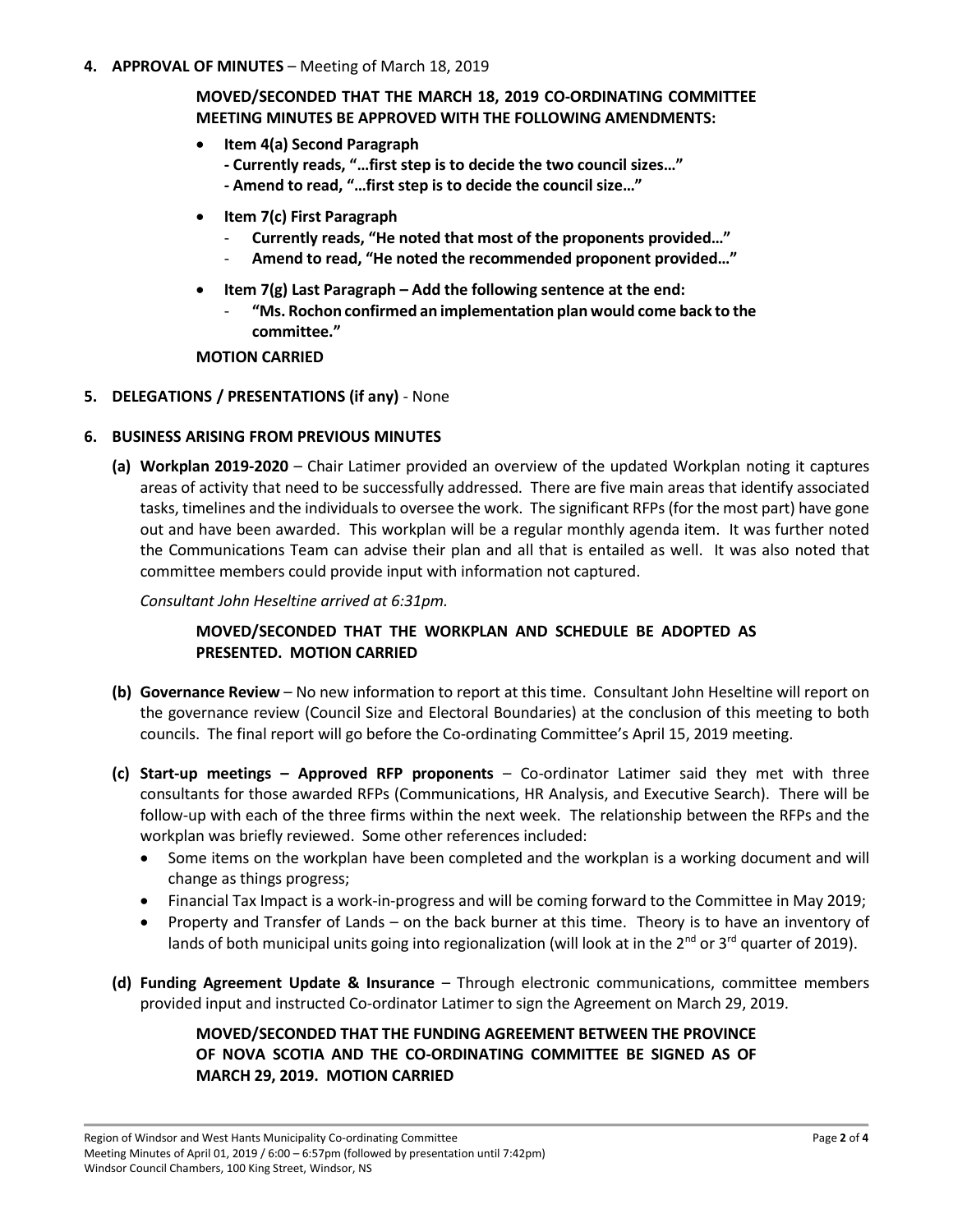**(e) Project Administrator – Update** – Co-ordinator Latimer provided an overview of the submitted report.

# **MOVED/SECONDED THAT THE PROJECT ADMINISTRATOR INFORMATION REPORT, INCLUDING THE POSITION SUMMARY (JOB DUTIES AND RESPONSIBILITIES) BE RECEIVED AND KEPT ON FILE. MOTION CARRIED**

**(f) Pension Plans – Review of merger (verbal update)** – CAO Coutinho indicated the pension plans are being reviewed by an independent agent who will look at all possible combinations and come back with options and associated costs. Should be resolved by the end of June 2019.

### **7. NEW BUSINESS**

**(a) Stantec Governance Review Presentation** - Meeting of both Windsor and West Hants Council Members to occur at 7:00pm (following the Co-ordinating Committee meeting).

### **8. STAFF REPORTS**

**(a) RFP Asset Registry and Asset Roadmap** – An overview of the submitted report was presented by Director Todd Richard noting that four proposals were received. Most of the work should be done by the end of September 2019, followed by workshops until December 2019. This will allow set-up for joint delivery services April 1, 2020.

CAO Coutinho noted that although over-budget, it could be worked through in the proposed budget.

Director Richard further noted that both units have a lot of assets identified in the GIS. CAO Coutinho said they will ask the successful proponent for the tasks and associated timelines so as to be included in the workplan.

# **MOVED/SECONDED THAT RFP# CCWWHMUN19-04 BE AWARDED TO HATCH LTD., WITH A BID OF \$ 159,316 PLUS HST FOR THE PROVISION OF DEVELOPING AN ASSET REGISTRY AND ASSET MANAGEMENT ROADMAP. MOTION CARRIED**

**9. BILL 55, SECTION 12 ITEMS** - None

## **10. ADDITIONS TO THE AGENDA** – None; however, the following noted:

- Newsletter attached to agenda package. It will also be circulated throughout Windsor and the municipality as well as posted on [www.strongerregion.ca](http://www.strongerregion.ca/) .
- Consolidation Fact Sheet will be available on th[e www.strongerregion.ca](http://www.strongerregion.ca/) website.
- Workshop May 9, 2019 in Truro Co-ordinating Committee to present an overview of some key items to be raised in-relation to consolidation.
- **11. IN-CAMERA** Was held at the start of this meeting; Item #3.
- **12. NEXT CO-ORDINATING COMMITTEE MEETING DATE(S) & ADJOURNMENT** Next meeting is scheduled for 6:00pm Monday, April 15, 2019 at West Hants' Sanford Council Chambers.

# **MOVED/SECONDED THAT AT 6:57PM, THE CO-ORDINATING COMMITTEE MEETING BE ADJOURNED**. **MOTION CARRIED**

**\*\* Stantec Presentation to Windsor and West Hants councils – on the following page.**